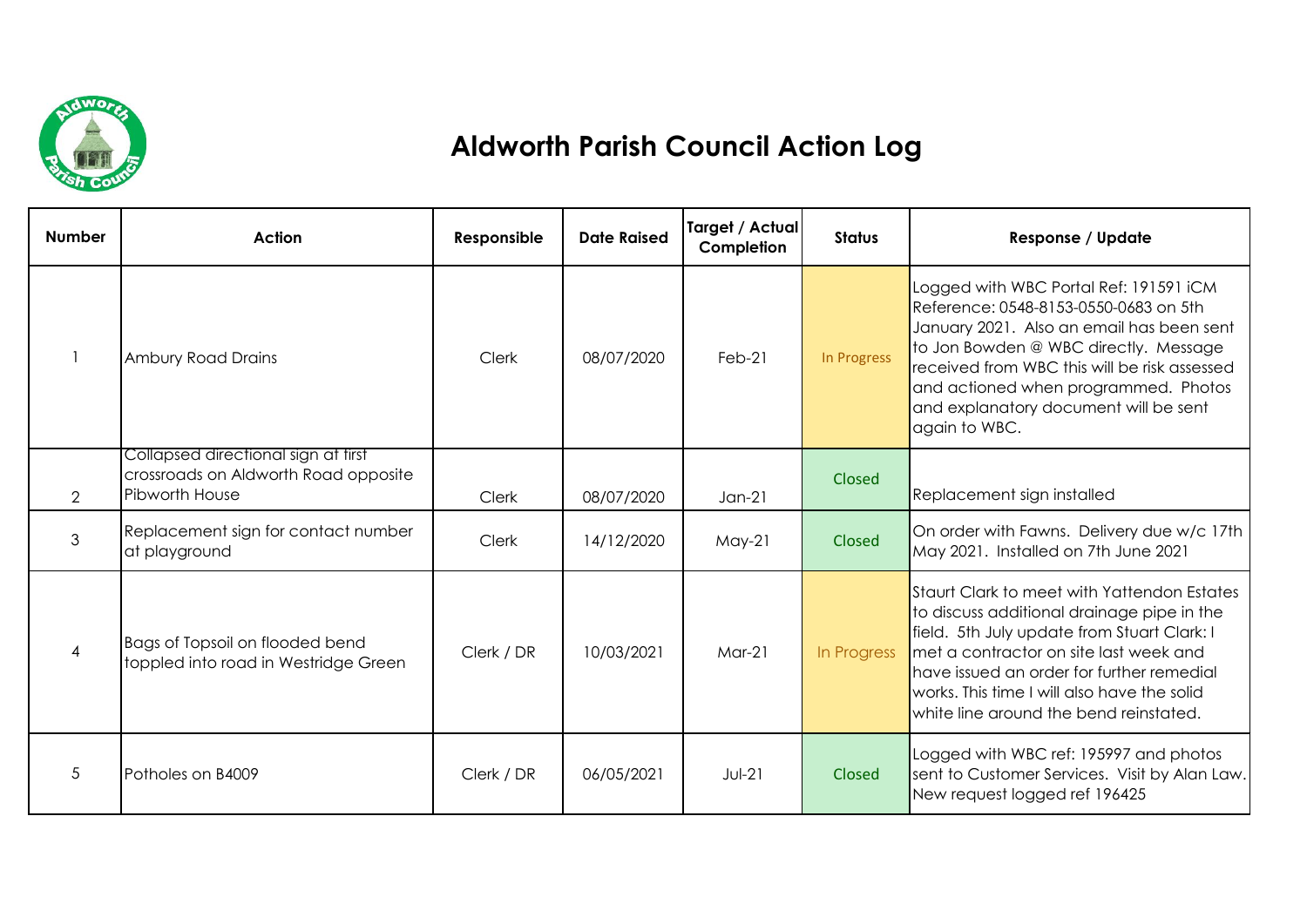| 6              | Send Certificate of Exemption for<br>External Audit to PKF Littlejohn                          | <b>Clerk</b> | 17/05/2021 | $Jun-21$      | Closed             | Notification received from PFK Littlejohn on<br>18th June - all complete                                          |
|----------------|------------------------------------------------------------------------------------------------|--------------|------------|---------------|--------------------|-------------------------------------------------------------------------------------------------------------------|
| $\overline{7}$ | Look at refurbishing the Village<br>Gateways and clearning the vegetation                      | <b>Clerk</b> | 03/06/2021 | $JU-I21$      | Closed             | Cleaning and repainting actioned                                                                                  |
| 8              | The Glebe Survey Results                                                                       | All          | 15/06/2021 | $Sep-21$      | Closed             | No further action required                                                                                        |
| 9              | Wildflowers at Westridge Green                                                                 | All          | Ongoing    | $Jul-21$      | <b>Closed</b>      | No further action required                                                                                        |
| 10             | Winter Service Plan - Highways                                                                 | All          | 10/06/2021 | $Jul-21$      | Closed             | Agreed                                                                                                            |
| 11             | Flood Risk Management Plan - WBC                                                               | All          | 29/06/2021 | $Jul-21$      | Closed             | Agreed                                                                                                            |
| 12             | Purchase new Noticeboard for the<br>Village using Members Bid Grant money.                     | Clerk        | 29/06/2021 | $Jul-21$      | Closed             | New noticeboard installed                                                                                         |
| 13             | Purchase and install new dog waste bin<br>for Ambury Road                                      | <b>Clerk</b> | 21/07/2021 | $Avg-21$      | Closed             | Installed                                                                                                         |
| 14             | Draft comments for Boundary Review<br>and submit before the deadline                           | Clerk / DR   | 21/07/2021 | $Jul-21$      | Closed             | Actioned and comments submitted                                                                                   |
| 15             | Well House Roof tiles damaged                                                                  | Clerk / NW   | 22/09/2021 | Oct-21        | Closed             | Actioned                                                                                                          |
| 16             | CA17 Notice / Lost Way in WG - prepare<br>a request for it to be included in<br>definitive map | <b>Clerk</b> | 22/09/2021 | Ongoing       | In Progress        | Seeking 10 completed documents before<br>sending to WBC                                                           |
| 17             | Large hole in PROW in WG towards<br><b>Bower Farm</b>                                          | <b>Clerk</b> | 22/09/2021 | Feb-22        | <b>In Progress</b> | Elaine Cox to add aggregate to the hole                                                                           |
| 18             | Send letter of appointment to Heelis &<br>Lodge for Audit of accounts                          | Clerk        | 24/11/2021 | $Nov-21$      | Completed          | Actioned and confirmed                                                                                            |
| 19             | Purchase MS Office 365 for Clerk                                                               | Clerk        | 24/11/2021 | <b>Nov-21</b> | Completed          | Installed                                                                                                         |
| 20             | Book leaf and moss clearance for<br>Playground ready for inspection in<br>February             | Clerk        | 24/11/2021 | $Jan-22$      | Completed          | Done                                                                                                              |
| 21             | Re-log the road surface issues at The<br>Glebe and the Pavement along B4009<br>to WBC          | <b>Clerk</b> | 13/12/2021 | Feb-22        | In Progress        | WBC advised it will be added to the<br>scheme when they are ready. Seek Mike<br>Buckle to attend to the pavement. |
| 22             | Send Precept Request to WBC                                                                    | Clerk        | 12/01/2022 | $Jan-22$      | Completed          | Actioned                                                                                                          |
| 23             | Process s.137 grant to Church                                                                  | Clerk        | 12/01/2022 | $Jan-22$      | Completed          | Actioned                                                                                                          |